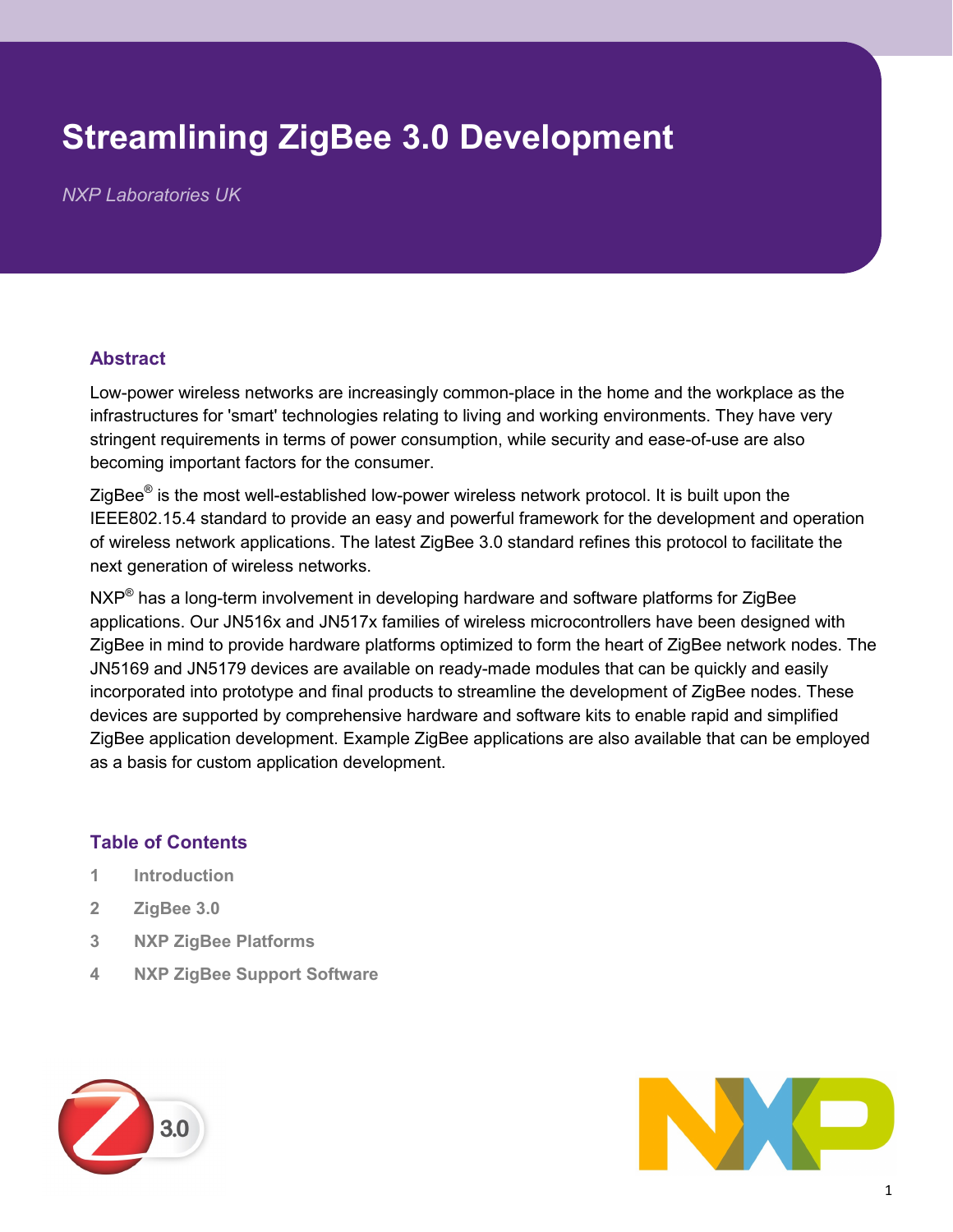#### **Introduction**

The advent of small, cheap, general-purpose microcontrollers has in recent years resulted in their widespread deployment in consumer and commercial products within the realm of 'smart' technologies, notably in the phenomenally successful smartphone. The next major conquest of the smart technologies is expected to be in the home and workplace through low-power wireless networks that will help to automate and enhance our living and working environments. The most high-profile example is the smart lighting system in which lamps can be automatically controlled from sensors or user-controlled and configured, possibly from an app on a smartphone. The potential application areas are extensive, with home heating and home security being notable areas for growth. The integration of these Wireless Personal Area Networks (WPANs) into the wider Internet allows remote access and control of the WPANs from IP-connected devices, giving rise to the 'Internet of Things' (IoT).

The wireless networks that form the basis of the smart home and smart building have strict requirements for low power consumption, since many of the nodes may need to be self-powered from batteries or energy harvesting (e.g. solar power). Low data-rates and infrequent transmissions are therefore necessities for these nodes, and non-routing nodes can also conserve energy through low-power sleep modes. The IEEE802.15.4 protocol standard was conceived to serve these low-power wireless networks based on a simple star network topology in which all communications are passed through a central 'Co-ordinator' node – therefore, communication between any other two 'End Device' nodes involves two hops via the Co-ordinator.

The most well-known low-power wireless networking protocol is ZigBee, which is built on top of the IEEE802.15.4 standard and therefore operates in unlicensed radio bands at 868, 915 and 2400 MHz (depending on territory). ZigBee supplements IEEE802.15.4 with high-level networking functionality, such as automated network formation and data packet routing, as well as a framework for user applications. The basic star topology of an IEEE802.15.4 network restricts the physical expanse of a wireless network, since all the network nodes must be within radio range of the Co-ordinator. This central routing node also represents a potential single point of failure. The ZigBee networking functionality allows the more elaborate tree and mesh network topologies, which may contain many 'Router' nodes that permit multi-hop communications between nodes and therefore achieve a large spatial coverage. The tree topology employs fixed routes between nodes, while the mesh topology allows any two Router nodes within radio range to communicate directly with each other, giving rise to alternative routes between nodes. A mesh network therefore has a highly resilient infrastructure, able to automatically circumnavigate points of failure.

## **ZigBee 3.0**

The ZigBee 3.0 standard was recently introduced to better integrate ZigBee WPANs into the IoT and to reinforce the network-level security options for ZigBee nodes.

Traditionally, the ZigBee standard provides a number of market-specific 'application profiles', such as ZigBee Home Automation and ZigBee Light Link. A ZigBee WPAN adopts a particular profile and all the devices within the network come from the same profile. In the spirit of the IoT, in which devices/things of quite different functionalities are networked together, ZigBee 3.0 relaxes the market/profile requirement of a ZigBee WPAN. There are no application profiles in ZigBee 3.0 and devices from different market sectors can communicate with each other. In practice, the devices may not be able to communicate in a functional sense by exchanging useful data, but they are able to provide networking level services for each other, such as network joining and message routing - in other words, irrespective of their functional roles, the devices can participate in the same networking infrastructure.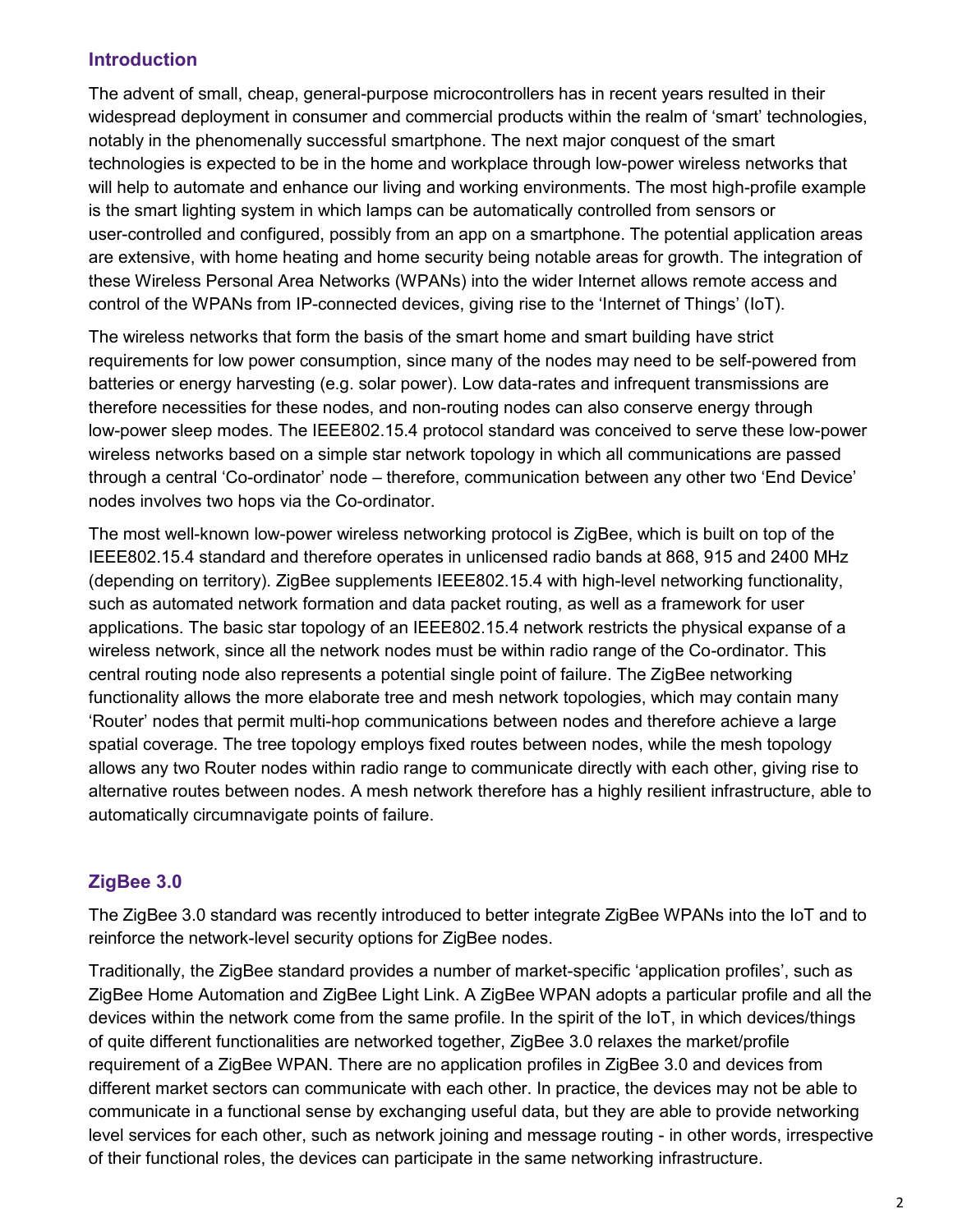The ZigBee standard has always included security measures to protect communications between nodes but has never insisted on their use for the purpose of ZigBee certification – the security choices for a product are left to the manufacturer. ZigBee network-level security is provided by a randomly generated encryption key called the 'network key', which is distributed to every node in the network and used by the nodes to encrypt/decrypt communications between them. The network key is itself encrypted when it is transported to new nodes, but the vulnerability of the network is dependent on how well the network key is protected. In ZigBee application profiles, such as Home Automation, the network key is distributed by a 'Trust Center', which is often the Co-ordinator, and it is normally encrypted with a pre-configured key that is known to both the Trust Center and joining node. If the pre-configured key is well-known (quite possibly the same for all nodes in the network) then there is a significant risk of the network key being exposed. ZigBee 3.0 provides enhanced protection for the network key by allowing the pre-configured key to be derived from an 'install code'. An individual install code is randomly generated for a node and programmed into the node during manufacture. The ZigBee protocol stack in the node derives an encryption key from this code. The install code is also communicated by unspecified means to the installer of the node, who enters it into the network Trust Center node, which derives the same encryption key from it. This key is then used to secure the network key when it is transported from the Trust Center to the joining node. Therefore, the network key is secured with a different pre-configured key for every joining node and this key is never exposed outside of the participating nodes.

For networks with less tight security requirements, ZigBee 3.0 introduces the option of 'distributed security'. In a distributed security network, there is no Co-ordinator and no centralised security management through a Trust Center. The network consists only of Routers and End Devices, and any Router can authenticate another device onto the network. Operational security is based on the network key and, when passed to a joining node, this key is encrypted with a pre-configured key. The same preconfigured key must be pre-programmed into all nodes of the network. One commissioning option in a distributed security network is to use Touchlink commissioning, which has its own pre-configured key.

ZigBee's Over-The-Air (OTA) Upgrade feature for software updates during device operation ensures that applications on devices already deployed in the field can be seamlessly migrated to ZigBee 3.0. OTA Upgrade is optional functionality that manufacturers are encouraged to support in their ZigBee products.

ZigBee 3.0 also continues support of ZigBee Green Power (GP). The Green Power specification provides a simplified protocol to minimize the power consumption of devices that are self-powered through energy harvesting. GP devices can only transmit and they employ a specific set of commands that allow short data packets and minimal transmission times. Since they do not need to receive, these devices can remain unpowered when not transmitting. They are usually devices that only become active through a user interaction (e.g. a light switch).

The integration of a ZigBee WPAN into the 'Internet of Things' requires an IoT Gateway. Data messages exist as over-the-air IEEE802.15.4 packets within the WPAN but as IP packets outside of the WPAN. The IoT Gateway is needed to transform the messages between the two packet types, in both directions. This unit includes a device called a ZigBee Control Bridge which handles the ZigBee side of the interface. The Control Bridge may also act as the ZigBee Co-ordinator and/or Trust Center for the WPAN. An IP-connected device, such as a tablet, may run an application providing a graphical user interface which interacts with the ZigBee Control Bridge to allow the monitoring and control of nodes in the WPAN.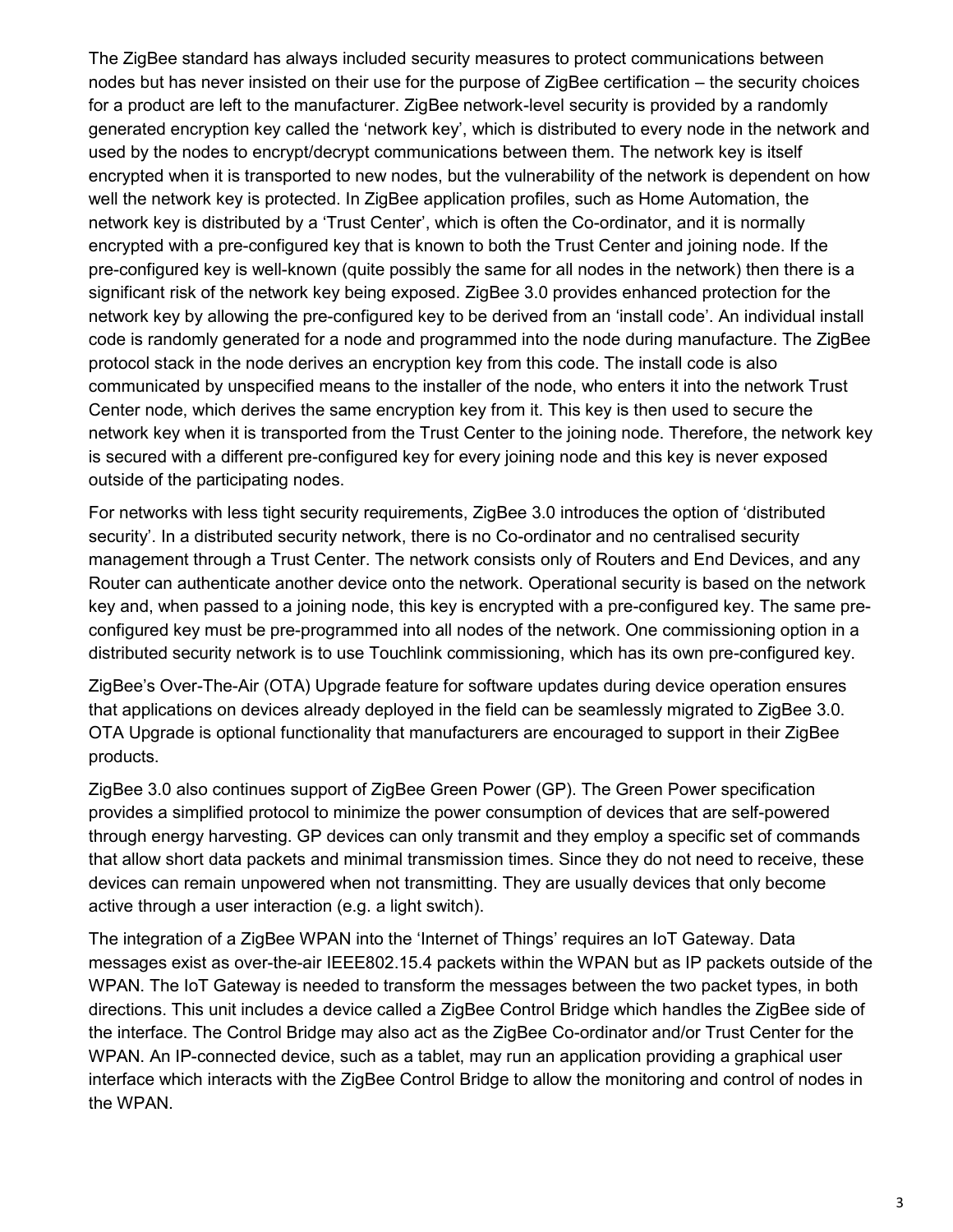# **NXP ZigBee Platforms**

The NXP JN516x and JN517x families of wireless microcontrollers are broadly deployed in Smart Home and Smart Lighting systems around the world. They are extremely low-power, high-performance hardware platforms with integrated IEEE802.15.4-compliant 2.4GHz transceivers targeted at ZigBee WPANs and other IEEE802.15.4-based wireless networks.

The low power consumption and sleep modes of these devices make them ideal for deployment in wireless nodes powered by batteries or energy harvesting – for example, the sleep mode current is as low as 0.6µA. The JN517x devices are among the best in their class in terms of low power consumption.

All the JN516x and JN517x devices have an AES 128-bit encryption engine built into the hardware for high-speed, secure communications. They also support encrypted external Flash memory that can be connected to the device's SPI bus. Security is an important feature of these devices and to prevent malicious access via JTAG, this interface can be locked down.

The devices provide a wide range of on-chip digital and analog peripherals that allow them to interface with the sensors and displays typically incorporated in the nodes of smart networks. Their embedded Flash memory ensures that they can be kept current by receiving over-the-air firmware upgrades while still performing their functional roles in the network.

The flagship chips from the two ranges are the JN5169 and JN5179 devices, which provide the most generous amounts of on-chip memory (512KB Flash, 32KB RAM and 4KB EEPROM). These chips are available pre-mounted on modules that incorporate integral and external antenna options, and can easily be deployed on proprietary mother-boards. The modules provide ready platforms for the rapid development of ZigBee 3.0 solutions, allowing fast product introduction with minimal investment in hardware. They are FCC/CE pre-certified for use in North America and the European Union, and therefore no RF design and testing are required.



#### **JN5179 Module and a One Euro Coin**

As a single supplier of microcontrollers and modules, NXP provides an easy path for the migration from modules for development to microcontrollers for high-volume production environments.